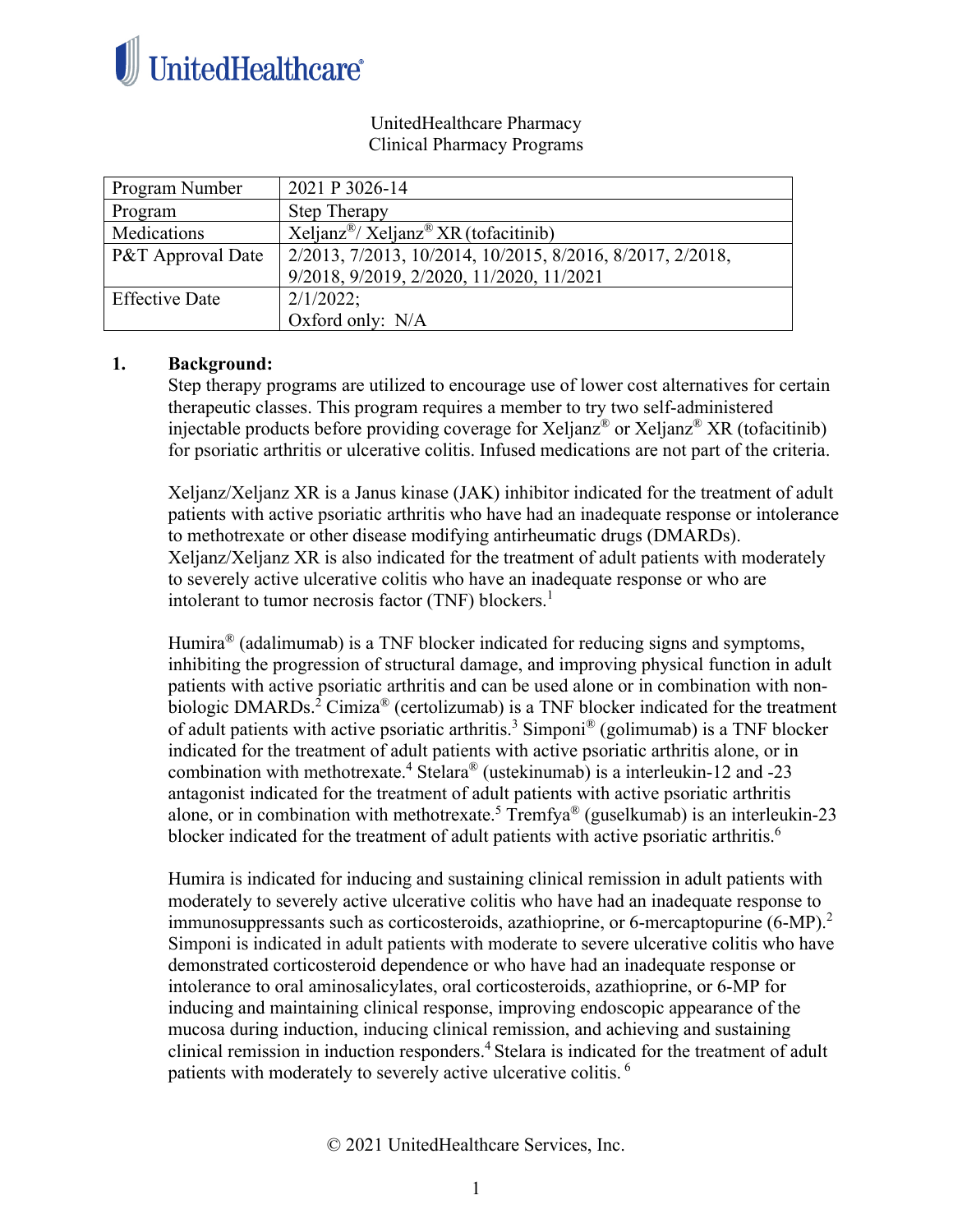

Members currently on Xeljanz or Xeljanz XR therapy as documented in claims history will be allowed to continue on their current therapy. Members new to therapy will be required to meet the coverage criteria below.

**2. Coverage Criteriaa :**

# **A. Psoriatic Arthritis**

- **1. Xeljanz or Xeljanz XR** will be approved based on **both** of the following criteria:
	- a. Diagnosis of active psoriatic arthritis

## **-AND-**

- b. **One** of the following:
	- (1) History of failure, contraindication, or intolerance to **two** of the following preferred products:
		- (a) Humira (adalimumab)
		- (b) Stelara (ustekinumab)
		- (c) Cimzia (certolizumab)
		- (d) Simponi (golimumab)
		- (e) Tremfya (guselkumab)

#### **-OR-**

(2) Patient has a documented needle-phobia to the degree that the patient has previously refused any injectable therapy or medical procedure (refer to DSM-V-TR 300.29 for specific phobia diagnostic criteria<sup>5</sup>).

# **-OR-**

- (3) **Both** of the following:
	- (a) Patient is currently on Xeljanz or Xeljanz XR therapy

# **-AND-**

(b) Patient has **not** received a manufacturer supplied sample at no cost in the prescriber's office, or any form of assistance from the Pfizer sponsored XELSOURCE program (e.g. sample card which can be redeemed at a pharmacy for a free supply of medication) as a means to establish as a current user of Xeljanz or Xeljanz XR\*

\*Patients requesting initial authorization who were established on therapy via the receipt

© 2021 UnitedHealthcare Services, Inc.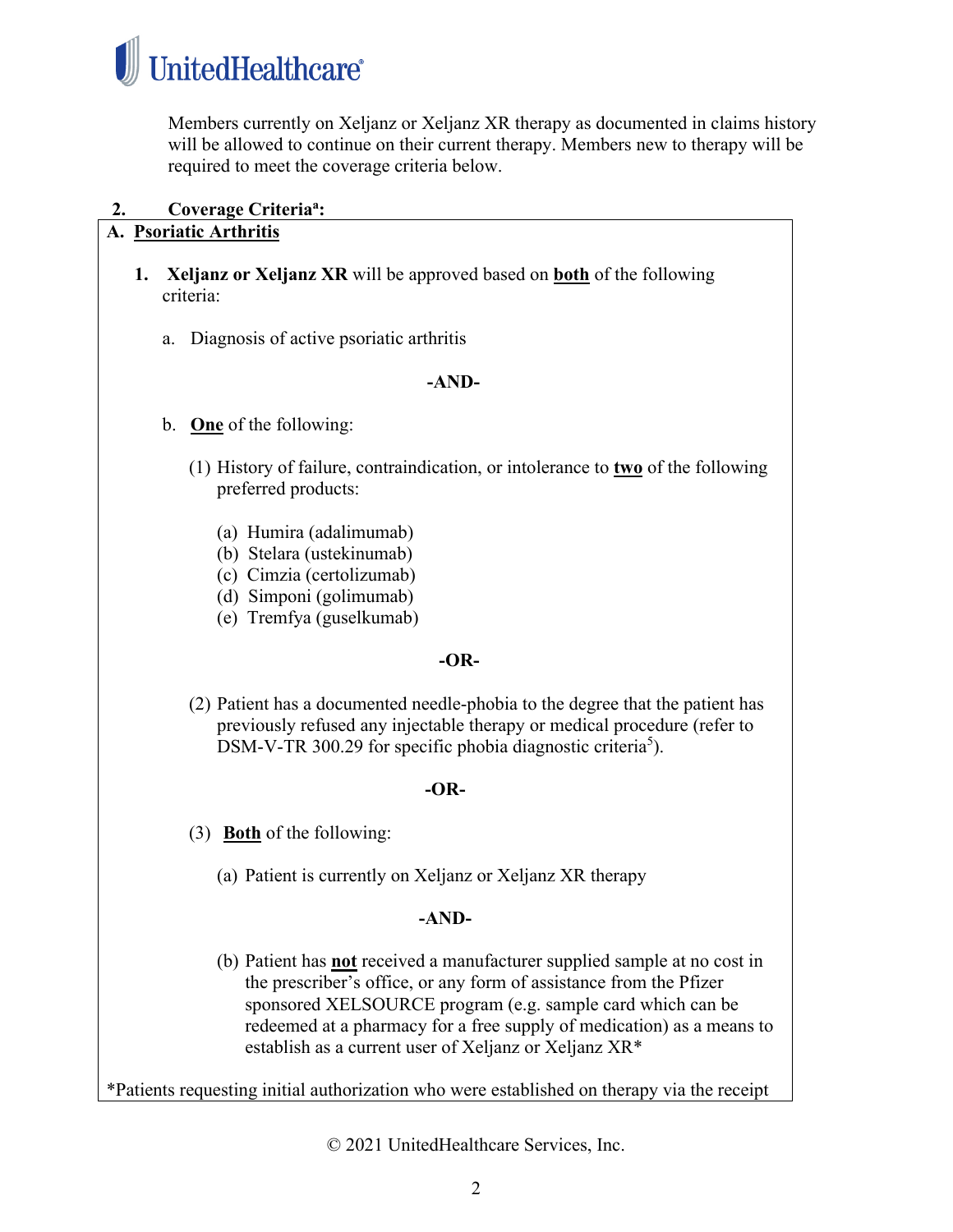

of a manufacturer supplied sample at no cost in the prescriber's office or any form of assistance from the Pfizer sponsored XELSOURCE program **shall be required** to meet initial authorization criteria as if patient were new to therapy.

# **Authorization will be issued for 12 months.**

# **B. Ulcerative Colitis (UC)**

- **1. Xeljanz or Xeljanz XR** will be approved based on **both** of the following criteria:
	- a. Diagnosis of moderately to severely active UC

#### **-AND-**

- b. **One** of the following:
	- (1) History of failure, contraindication, or intolerance to **two** of the following preferred products:
		- (a) Humira (adalimumab)
		- (b) Simponi (golimumab)
		- (c) Stelara (ustekinumab)

#### **-OR-**

(2) Patient has a documented needle-phobia to the degree that the patient has previously refused any injectable therapy or medical procedure (refer to DSM-V-TR 300.29 for specific phobia diagnostic criteria<sup>5</sup>).

#### **-OR-**

- (3) **Both** of the following:
	- (a) Patient is currently on Xeljanz or Xeljanz XR therapy

#### **-AND-**

(b) Patient has **not** received a manufacturer supplied sample at no cost in the prescriber's office, or any form of assistance from the Pfizer sponsored XELSOURCE program (e.g. sample card which can be redeemed at a pharmacy for a free supply of medication) as a means to establish as a current user of Xeljanz or Xeljanz XR\*

\*Patients requesting initial authorization who were established on therapy via the receipt of a manufacturer supplied sample at no cost in the prescriber's office or any form of

© 2021 UnitedHealthcare Services, Inc.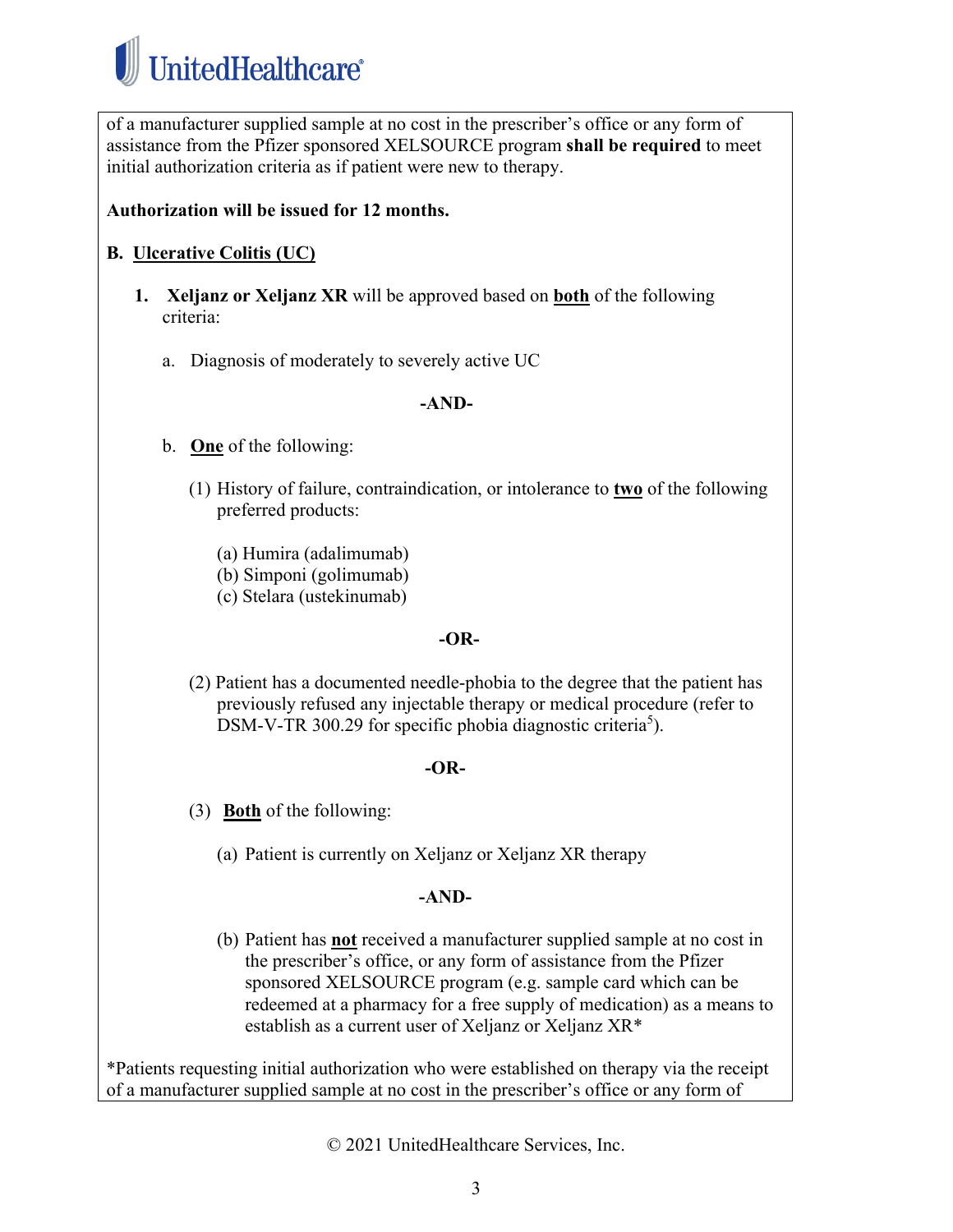

assistance from the Pfizer sponsored XELSOURCE program **shall be required** to meet initial authorization criteria as if patient were new to therapy.

#### **Authorization will be issued for 12 months.**

## **C. Other Diagnoses**

**1. Xeljanz or Xeljanz XR** will be approved

#### **Authorization will be issued for 12 months.**

<sup>a</sup> State mandates may apply. Any federal regulatory requirements and the member specific benefit plan coverage may also impact coverage criteria. Other policies and utilization management programs may apply.

#### **3. Additional Clinical Rules:**

• Supply limits and/or Notification may be in place.

## **4. References:**

- 1. Xeljanz/Xeljanz XR/Xeljanz Oral Soultion [package insert]. New York, NY: Pfizer Labs; October 2020.
- 2. Humira [package insert]. North Chicago, IL: AbbVie Inc..; February 2021.
- 3. Cimzia [package insert]. Smyrna, GA: UCB, Inc.; September 2019.
- 4. Simponi [package insert]. Horsham, PA: Janssen Biotech, Inc.; September 2019.
- 5. Stelara [package insert]. Horsham, PA: Janssen Biotech, Inc.; December 2020.
- 6. Tremfya [package insert]. Horsham, PA: Janssen Biotech, Inc.; July 2020.
- 7. Singh JA, Guyatt G, Ogdie A, et al. Special Article: 2018 American College of Rheumatology/National Psoriasis Foundation Guideline for the Treatment of Psoriatic Arthritis. *Arthritis Care Res (Hoboken)*. 2019;71(1):2-29. doi:10.1002/acr.23789
- 8. Rubin DT, Ananthakrishnan AN, Siegel CA, Sauer BG, Long MD. ACG Clinical Guideline: Ulcerative Colitis in Adults. *Am J Gastroenterol*. 2019;114(3):384-413. doi:10.14309/ajg.0000000000000152